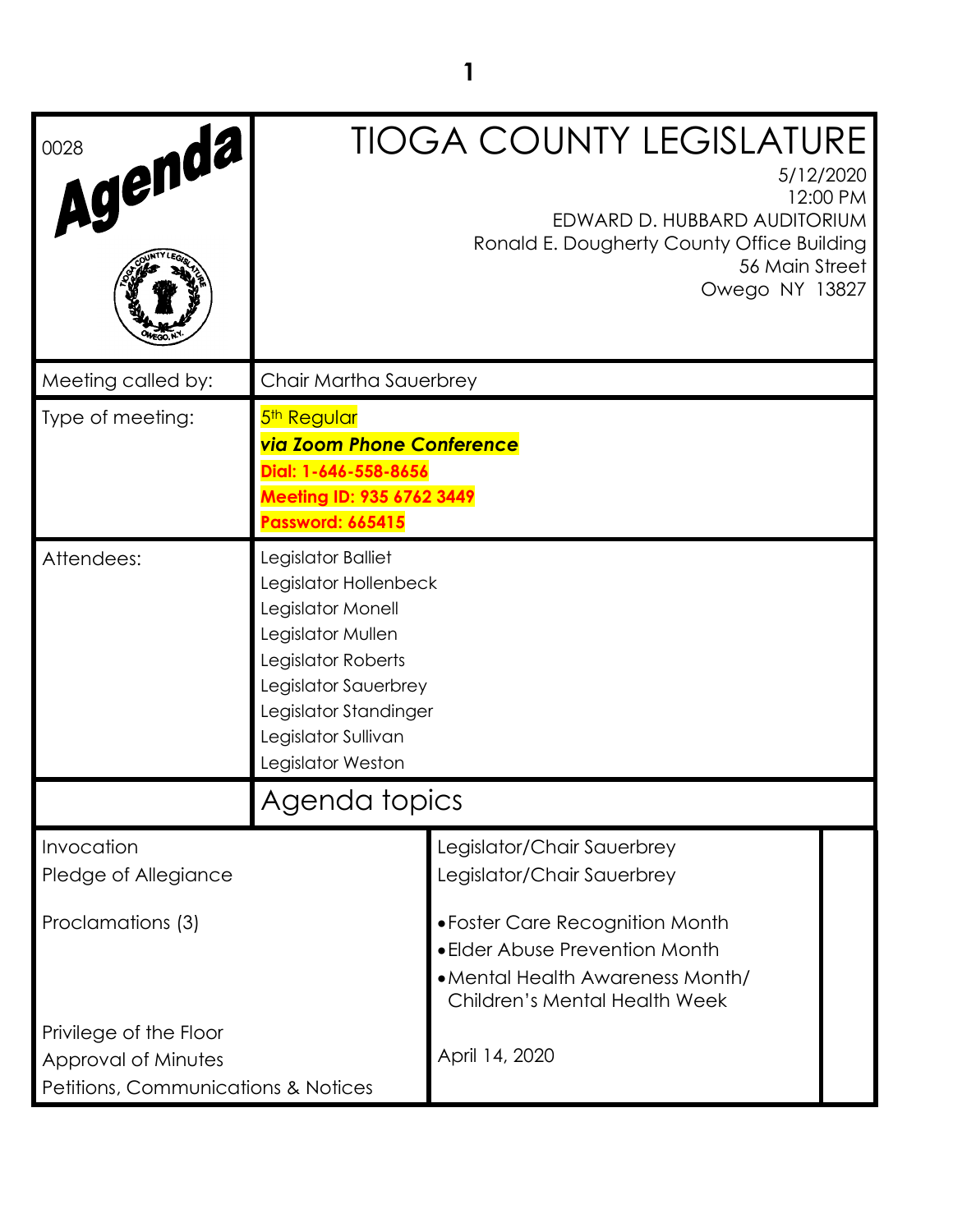| Appointments/Reappointments<br><b>Reports Standing Committees</b> |                                                                                                                      |                                                                                                                                                                                                                                                                                                                                                                                                                                                                                                                                                                                                                                                                                                                                                                                                                                                                                                                                                                      |          |
|-------------------------------------------------------------------|----------------------------------------------------------------------------------------------------------------------|----------------------------------------------------------------------------------------------------------------------------------------------------------------------------------------------------------------------------------------------------------------------------------------------------------------------------------------------------------------------------------------------------------------------------------------------------------------------------------------------------------------------------------------------------------------------------------------------------------------------------------------------------------------------------------------------------------------------------------------------------------------------------------------------------------------------------------------------------------------------------------------------------------------------------------------------------------------------|----------|
| <b>RESOLUTIONS:</b>                                               | 1. Mortgage Tax Distribution<br>County<br><b>General Operating Fund</b><br>Unemployment Fringe<br>Treasurer's Office | 2. Authorization to Enter into an Agreement with Broome County<br>to Correct a Boundary Line between Tioga County and Broome<br>3. Authorize Contract with Accumedic Computer Systems, Inc. for<br>Mental Hygiene Electronic Health Records System<br>4. Approve CARES Act Grant to Reimburse Tioga County for<br>Election Expenses Incurred Due to COVID-19<br>5. Establish and Fund Unemployment Insurance Reserve<br>6. Transfer of Unemployment Insurance Reserve<br>Funds<br>7. Transfer Funds/Fund Self-Insurance Plan Reserve<br>8. Transfer of Funds Budget Modification - Mental Hygiene<br>9. Amend Budget & Appropriate Funds – Public Health<br>10. Accept Indigent Legal Services Award and Amend Budget<br>11. Request for Contingency Fund Transfer to DMV<br>12. Authorize Exception to Employee Handbook Section IV.<br>Personnel Rules - Subsection J. Non Union- Vacation<br>13. Create and Fill Temporary, Full-Time Clerk (Seasonal) Position - | in<br>to |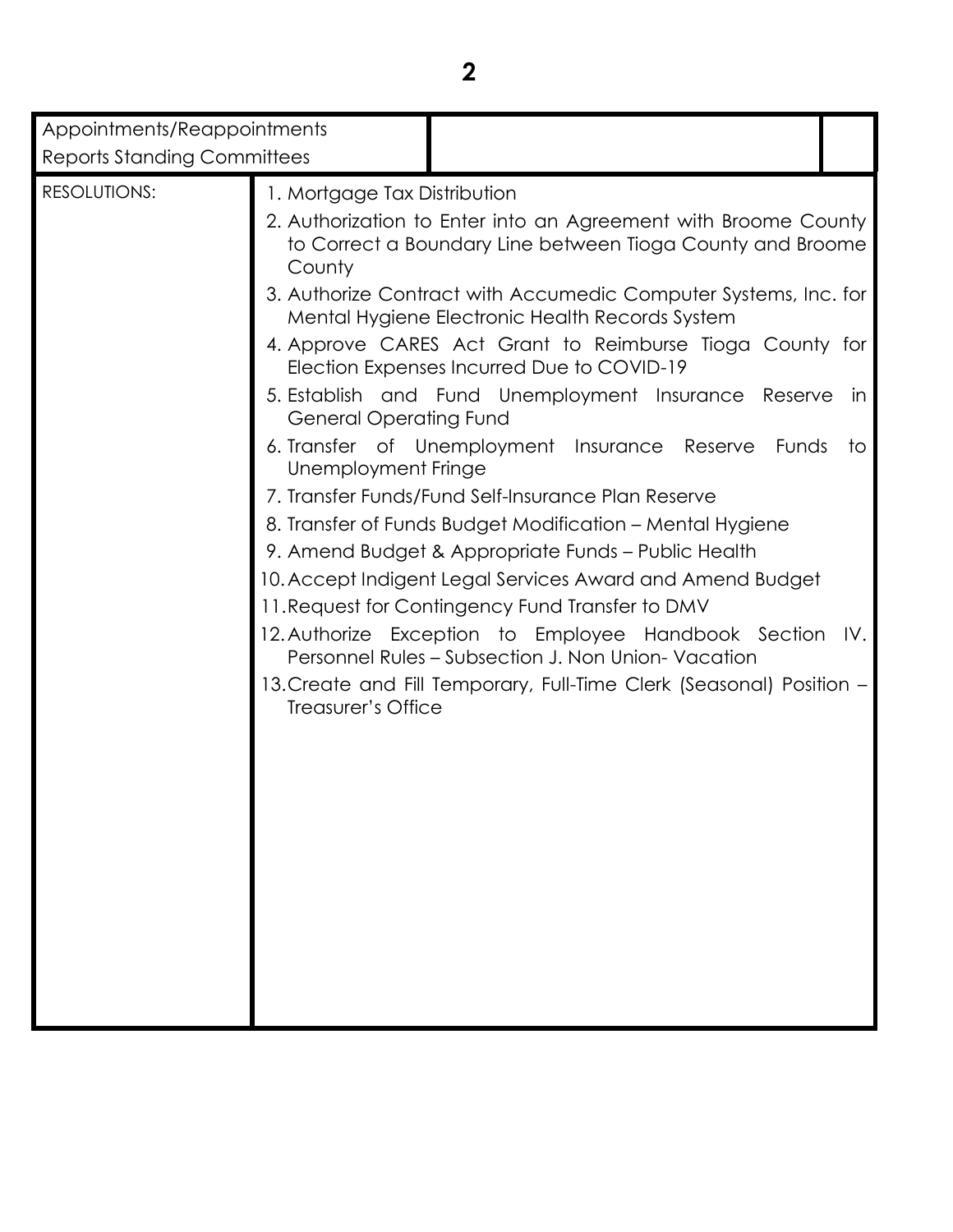### **COUNTY OF TIOGA EXECUTIVE PROCLAMATION**

# **FOSTER CARE RECOGNITION MONTH PROCLAMATION**

WHEREAS: The Tioga County foster family serves as a source of safety, love, selfesteem and support for children in Tioga County; and

WHEREAS: There are 31 children in foster care in Tioga County, 22 of these children are in foster homes, with 7 being in relative foster home placements; and

WHEREAS: We have 17 certified foster homes in Tioga County with 5 of them being approved relative homes; and

WHEREAS: Numerous public and private agencies work to increase the public's awareness of the needs of children in foster care, and the enduring and valuable contribution of foster parents; and

WHEREAS: It is appropriate to recognize all those who volunteer their talents and energies on behalf of children in foster care, the foster parents who serve these children and the professional staff dedicated to ensuring these children have a stable and safe foster family environment; now therefore

THE TIOGA COUNTY LEGISLATURE hereby proclaims May 2020, as

### **FOSTER CARE RECOGNITION MONTH**

in Tioga County and call upon all citizens, community agencies, religious organizations, medical facilities and businesses to increase their participation in our efforts to recognize foster parents in Tioga County.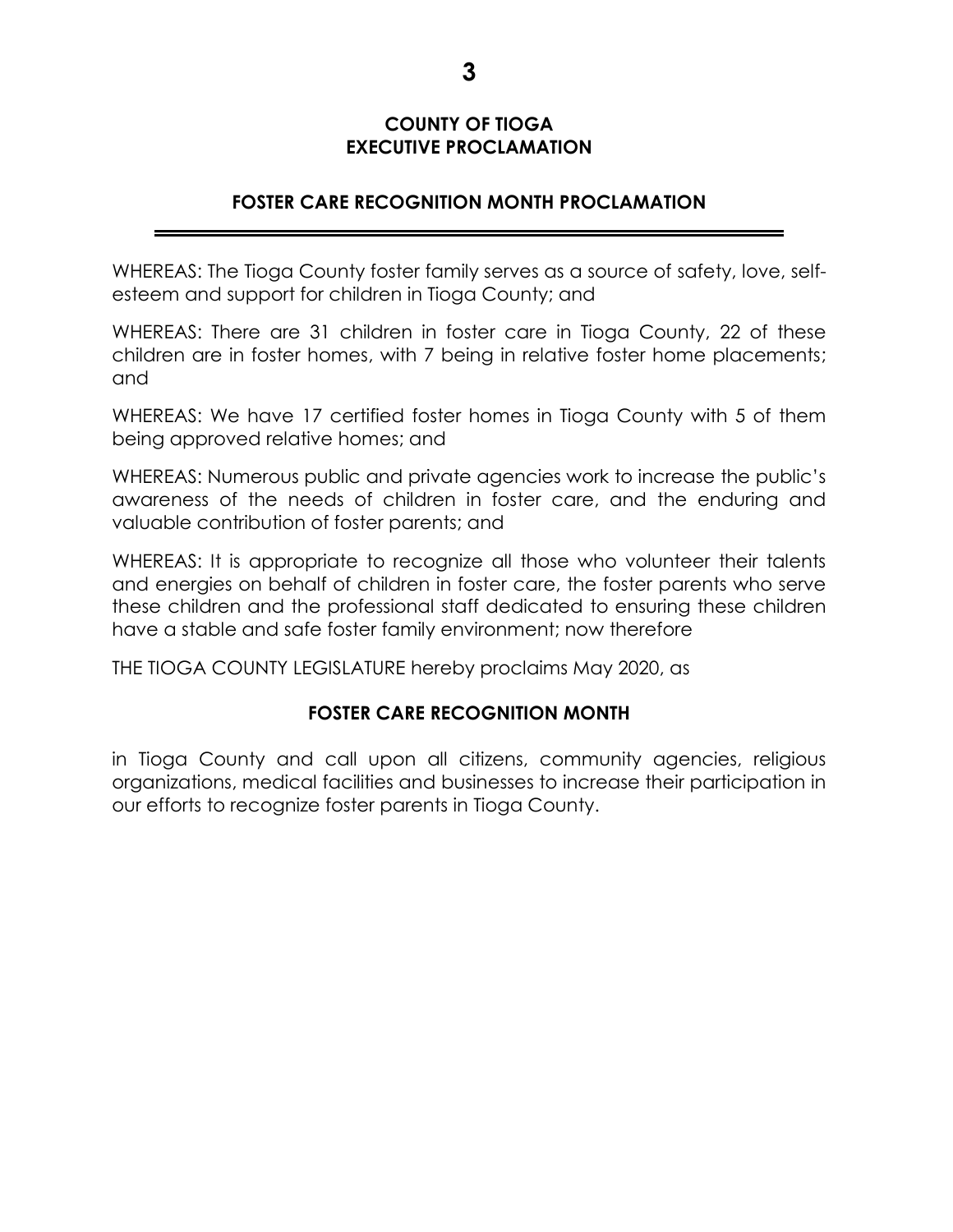### **COUNTY OF TIOGA EXECUTIVE PROCLAMATION**

WHEREAS: People who are elderly or have disabilities have contributed to the general welfare of Tioga County by helping to preserve customs, convictions, and traditions of many people from diverse backgrounds; and

WHEREAS: These residents are vital and integral members of our society and their wisdom and experience have enriched our lives; and

WHEREAS: The health and well-being of disabled and elderly people in our county should be one of our highest priorities and of concern to all Americans; and

WHEREAS: People who are elderly or have disabilities are among the most important resources of our county, and it is fitting that we recognize the need to protect their health, safety, and rights; and

WHEREAS: Abuse of the elderly and people with disabilities in domestic and institutional settings is a wide-spread problem, affecting hundreds of thousands of people across the country; and

WHEREAS: Elder abuse is underreported because the elderly who are being abused find it very difficult to tell anyone and are usually ashamed and sometimes afraid; and

WHEREAS: Elder abuse happens to men and women of all income levels, all cultural and ethnic groups, whether they are in good health or incapacitated in some way, in poor neighborhoods and in suburbia; and

WHEREAS: Many of the cases investigated by Adult Protective Services in New York involve self-neglect or financial exploitation and it is our duty as citizens to reach out to people in need; now therefore

THE TIOGA COUNTY LEGISLATURE does hereby proclaim the month of May 2020 to be

### **ELDER ABUSE PREVENTION MONTH**

in Tioga County, and urge all citizens to work together to help reduce abuse and neglect of people who are elderly or have disabilities.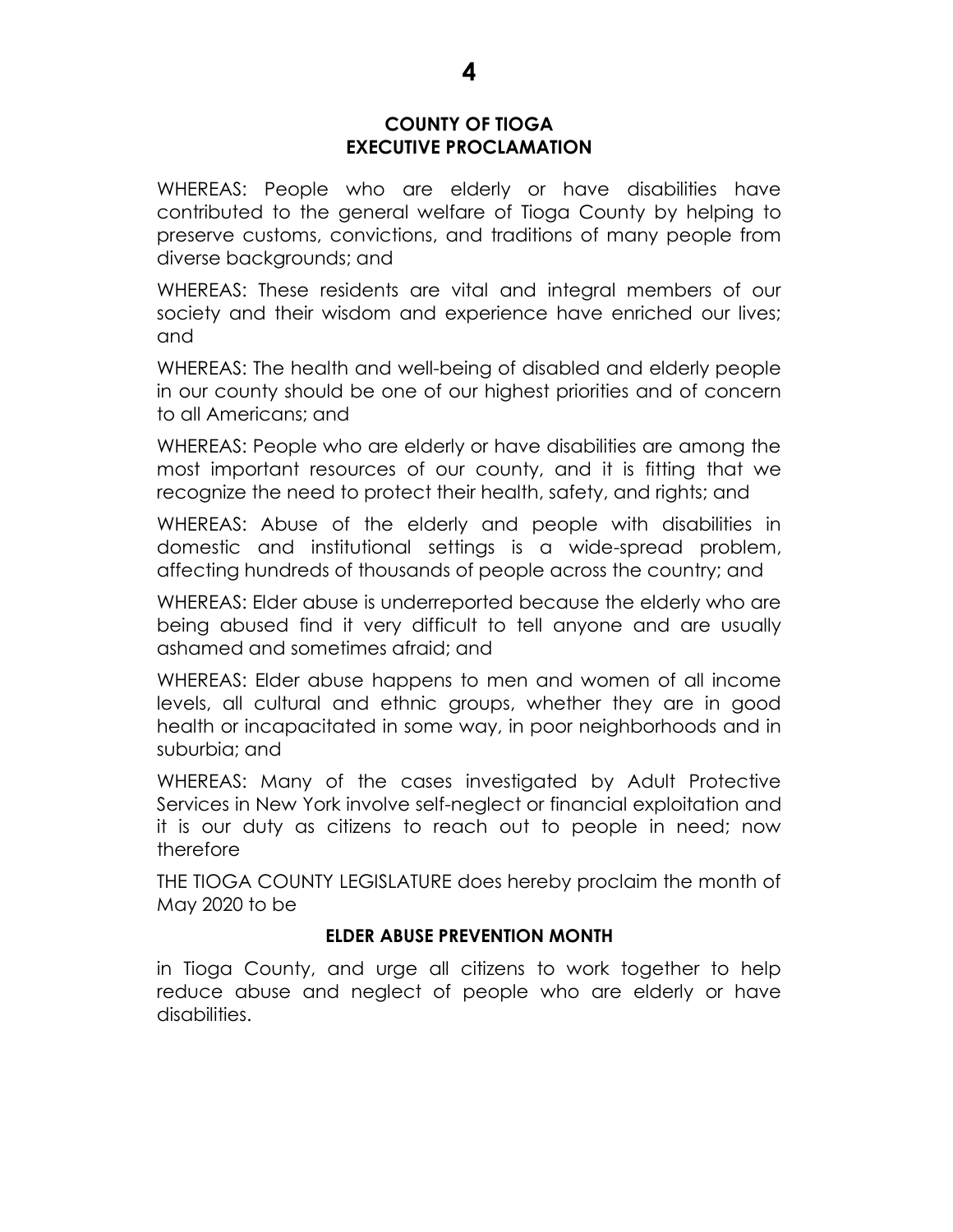# **2020 PROCLAMATION**

# *Mental Health Awareness Month & Children's Mental Health Week*

WHEREAS: The citizens of Tioga County value the overall health and well-being of all the residents of Tioga County they are proud to support the observance of Mental Health Awareness Month and Children's Mental Health Week; and

WHEREAS: Mental Health is essential to everyone's overall health and wellbeing; and

WHEREAS: Mental illness is the leading illness-related cause of disability, a major cause of death through suicide, a factor in school failure, a contributor of poor overall health, incarceration, and homelessness; and

WHEREAS: Mental illness in adults and serious emotional and mental health disorders in children and youth are real and treatable; and

WHEREAS: There is evidence that early intervention, family-centered care for children, and person-centered treatment for adults can result in reduction and management of symptoms such that individuals with mental illness can live full, productive and meaningful lives in their communities; and

WHEREAS: Children and youth with mental health challenges, along with their families, deserve access to services and supports that are family driven, youth guided and culturally appropriate; and

WHEREAS: There is an expectation of hope, healing and recovery for the citizens of Tioga County who experience symptoms of mental illness; and

WHEREAS: Tioga County has made a commitment to a community-based system of care that promotes values of acceptance, dignity and social inclusion for individuals of all ages; therefore

THE TIOGA COUNTY LEGISLATURE does hereby ask all residents of our county to join in declaring *May 2020 as Mental Health Awareness Month* and *May 3rd – 9th, 2020 as Children's Mental Health Week* in Tioga County.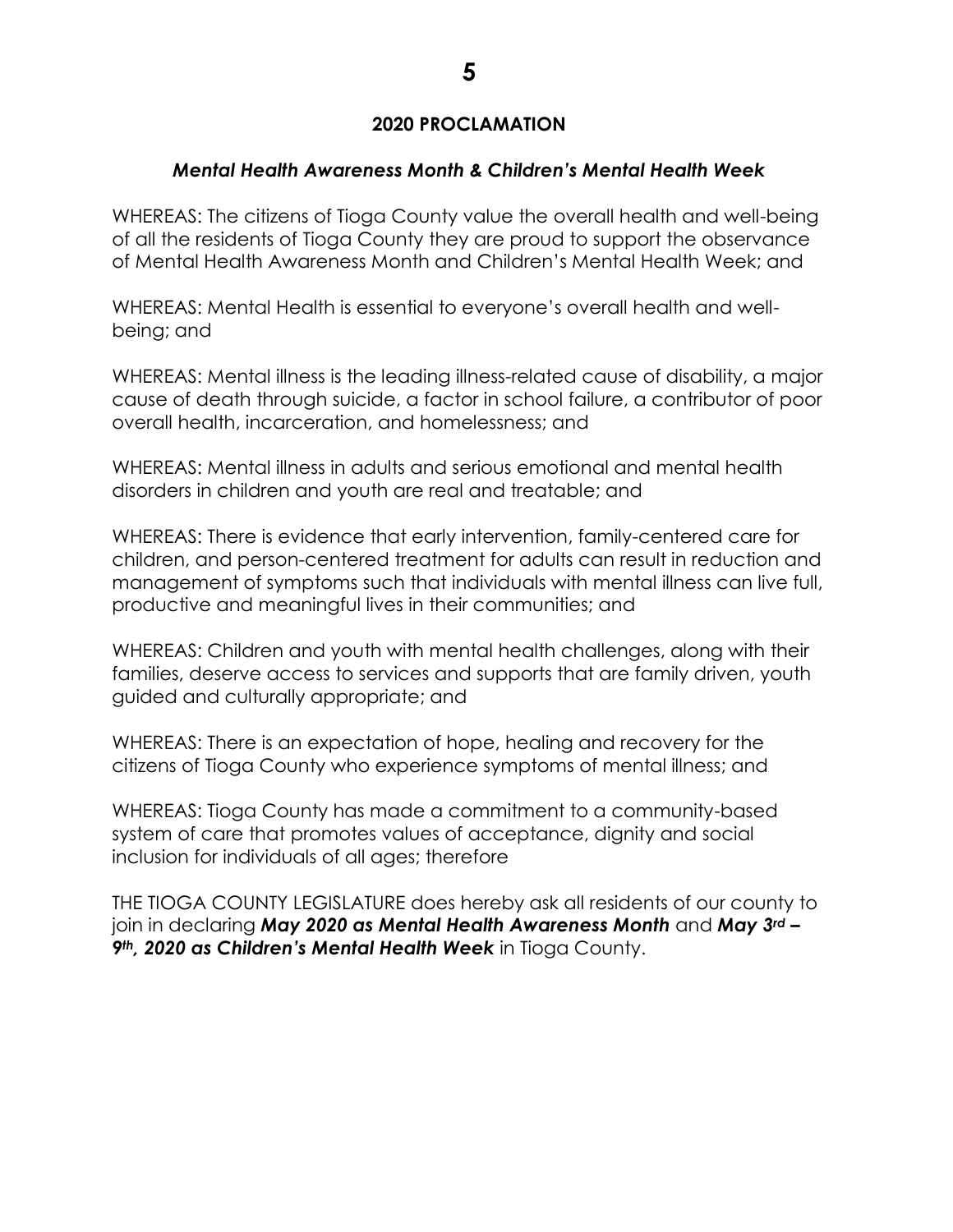

RESOLUTION NO: -20 MORTGAGE TAX DISTRIBUTION

RESOLVED: That the mortgage tax report for the period October 1, 2019 to March 31, 2020 be and it hereby is accepted; therefore be it further

RESOLVED: That the County Treasurer be authorized and directed to pay to the Supervisors of the several Towns and the Treasurers of the several Villages the amounts apportioned to them as follows:

| Barton (Town)           | \$21,442.01  |
|-------------------------|--------------|
| Berkshire (Town)        | 7.049.71     |
| Candor (Town)           | 16,886.92    |
| Candor (Village)        | 3,571.97     |
| Newark Valley (Town)    | 13,514.17    |
| Newark Valley (Village) | 5,260.45     |
| Nichols (Town)          | 5,228.21     |
| Nichols (Village)       | 2,094.29     |
| Owego (Town)            | 89,683.59    |
| Owego (Village)         | 7,877.37     |
| Richford (Town)         | 4,002.78     |
| Spencer (Town)          | 14,825.48    |
| Spencer (Village)       | 2,087.63     |
| Tioga (Town)            | 23,000.55    |
| Waverly (Village)       | 23,568.10    |
|                         | \$240,093.23 |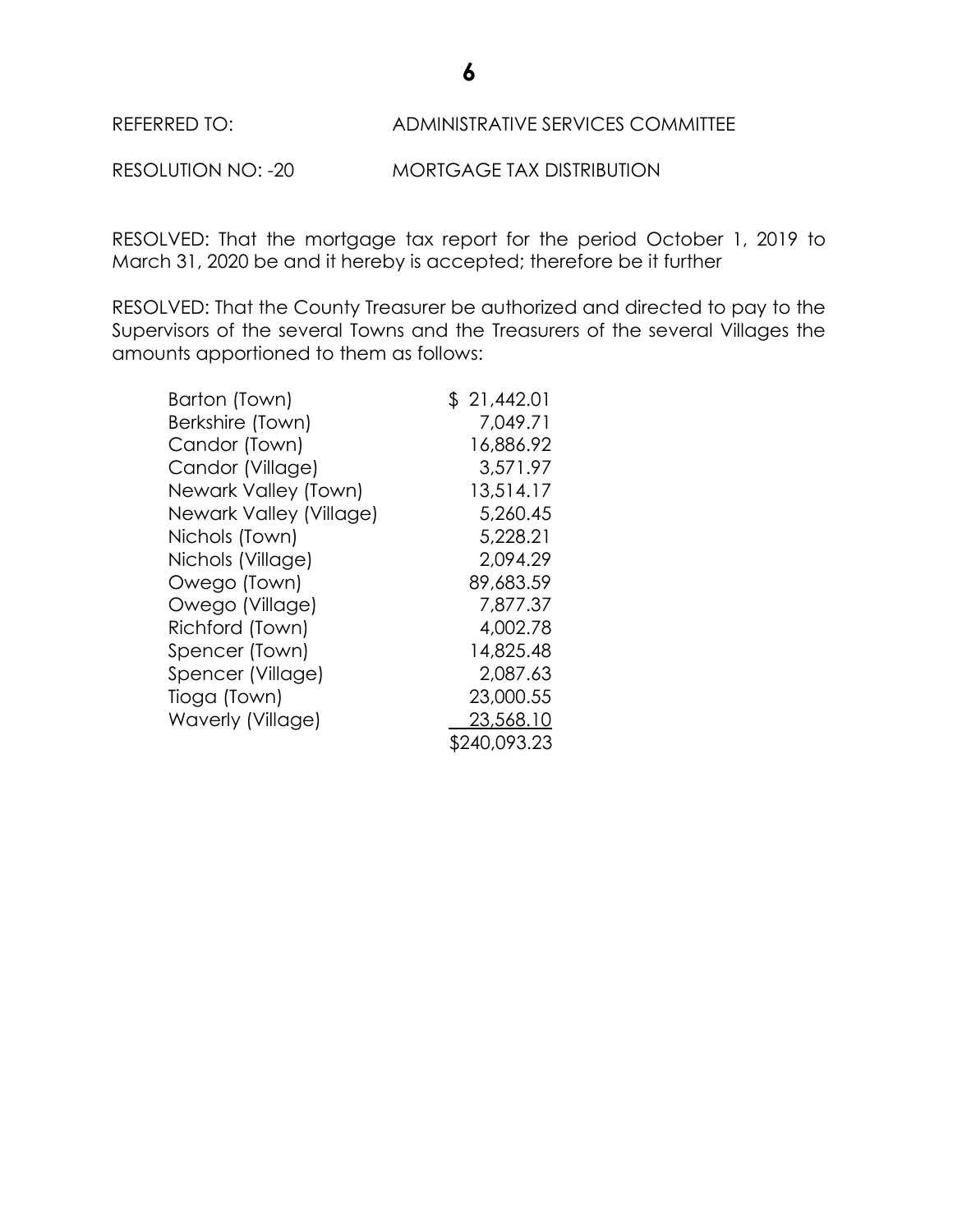# REFERRED TO: **ITCS COMMITTEE** LEGAL COMMITTEE

RESOLUTION NO: -20 AUTHORIZATION TO ENTER INTO AN AGREEMENT WITH BROOME COUNTY TO CORRECT A BOUNDARY LINE BETWEEN TIOGA COUNTY AND BROOME COUNTY

WHEREAS: An incorrect boundary line between Tioga County and Broome County in the Town of Union and the Town of Owego is currently reflected as the U.S. Census Bureau municipal boundary; and

WHEREAS: Residents of areas adjacent to the incorrect boundary line are counted by the Census Bureau as living in Tioga County instead of Broome County; and

WHEREAS: Broome County is desirous of correcting the boundary line so that residents living in that area are correctly counted by the U.S. Census Bureau as residing in Broome County, which boundary line is set forth in the polygon shown on a map attached as Attachment 1 to the agreement between Tioga County and Broome County; and

WHEREAS: Tioga County agrees to the correction of the boundary line as set forth in the polygon shown on said map attached to said agreement as Attachment 1 and to the U.S. Census Bureau correcting the municipal boundary; therefore be it

RESOLVED: That the Tioga County Legislature hereby agrees to enter into an agreement with Broome County to correct said boundary line as set forth in the polygon shown on the map attached to said agreement as Attachment 1 and to the U.S. Census Bureau correcting the municipal boundary; and be it further

RESOLVED: That the Chair of the Legislature is hereby authorized to sign said agreement to correct said boundary line.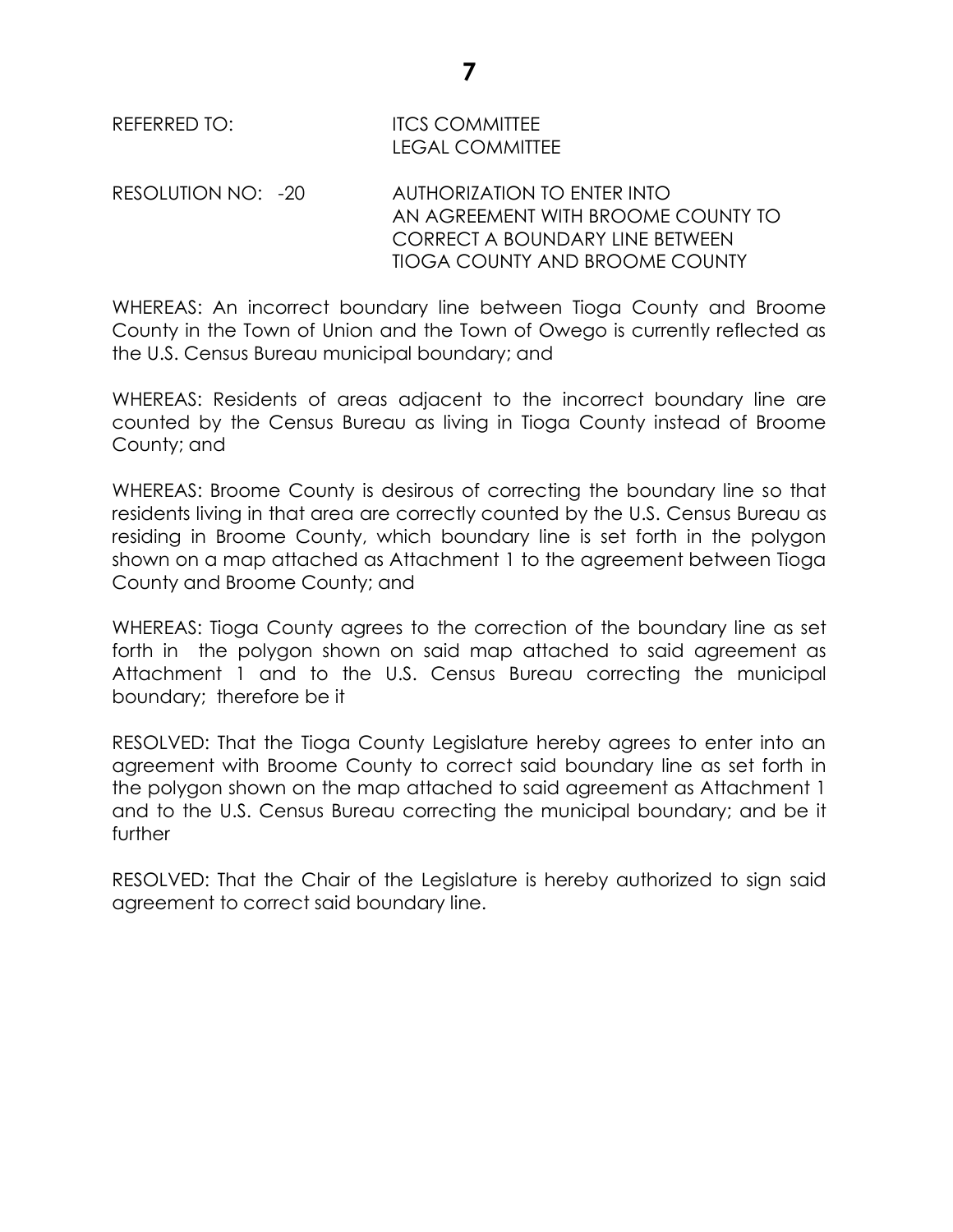REFERRED TO: HEALTH AND HUMAN SERVICES COMMITTEE

RESOLUTION NO. – 20 AUTHORIZE CONTRACT WITH ACCUMEDIC COMPUTER SYSTEMS, INC. FOR MENTAL HYGIENE ELECTRONIC HEALTH RECORDS SYSTEM

WHEREAS: Mental Hygiene has been utilizing Accumedic Computer Systems software for its Electronic Health Records System (EHRS) at the current cost of \$31,705.34 per year; and

WHEREAS: Accumedic has moved to a Cloud based version of its Accumedic software which the County wishes to continue using for its EHRS and to facilitate its data sharing requirements under the Affordable Care Act and Medicaid Redesign Team programs; and

WHEREAS: Required products and services include the one-time installation of the AccuMed SaaS Edition on redundant cloud servers at a cost of \$4,000 and an ongoing monthly 'Hosting, Software and Support' fee of \$75 per user at an approximate cost of \$3,375 per month/\$40,500 per year for the County's current 45 end users. The initial term of the agreement would be five years at an approximate total cost of \$206,500 which may be extended thereafter for additional one year periods; and

WHEREAS: The cost of the EMHR is being partially underwritten by Care Compass for the first year in the amount of approximately \$40,000 with additional underwriting possible in the following years; therefore be it

RESOLVED: That the Tioga County Legislature authorizes the Chair of the Legislature, upon approval of the County Attorney, to sign a contract with Accumedic Computer Systems, Inc. to provide the services outlined in the proposal.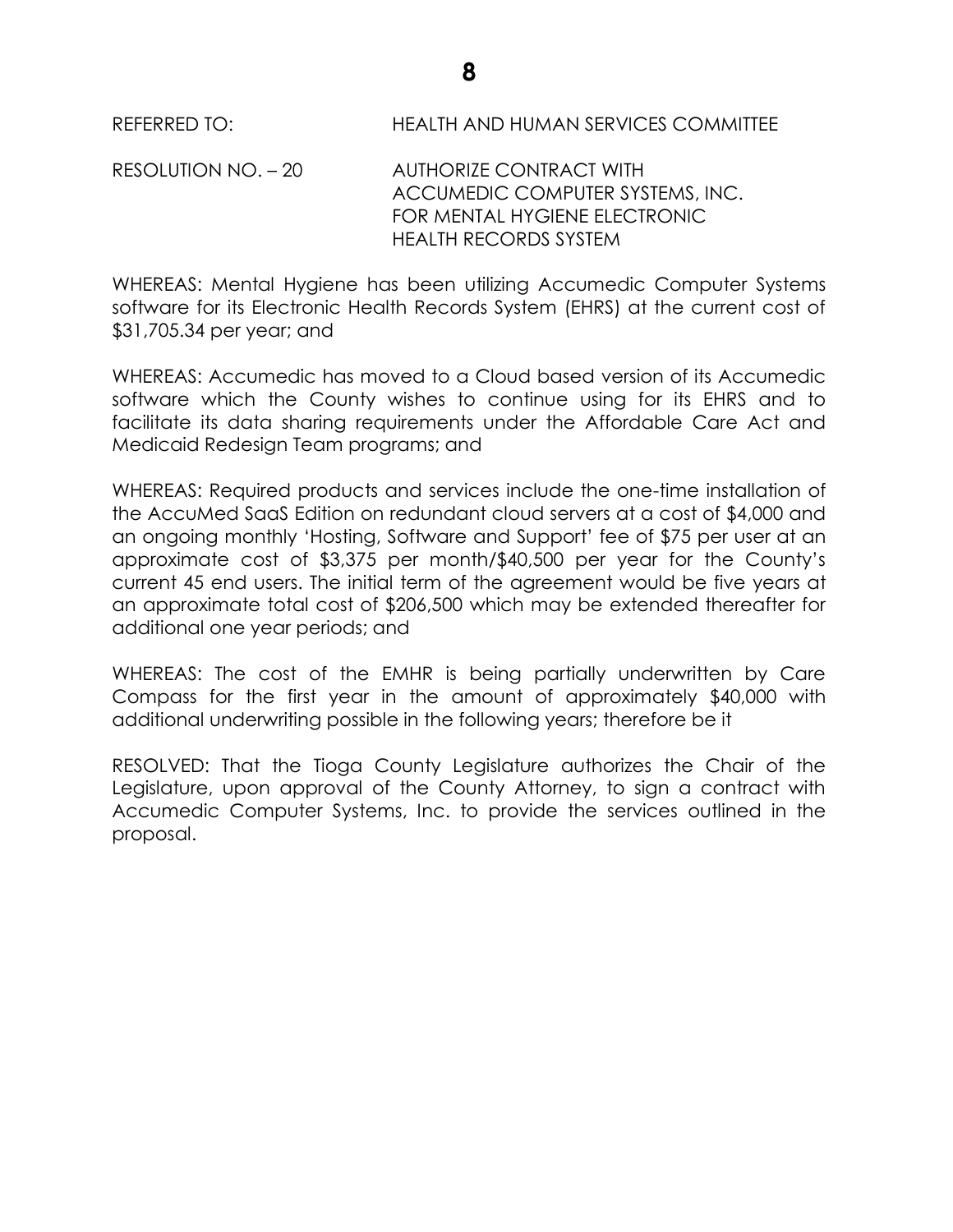### REFERRED TO: ADMINISTRATIVE SERVICES COMMITTEE

### RESOLUTION NO. -20 APPROVE CARES ACT GRANT TO REIMBURSE TIOGA COUNTY FOR ELECTION EXPENSES INCURRED DUE TO COVID-19

WHEREAS: The federal Coronavirus Aid, Relief, and Economic Security Act (CARES Act), enacted March 27, 2020, includes \$400 million in new Help America Vote Act (HAVA) funds, made available to states to prevent, prepare for, and respond to the coronavirus for the 2020 Federal election cycle; and

WHEREAS: Tioga County is and will continue to be incurring many unanticipated costs due to the coronavirus response, including unanticipated election expenses such as postage and paper for absentee mailings, cleaning supplies, and other expenses; and

WHEREAS: On May 5, 2020, the Tioga County Board of Elections received from the New York State Board of Elections a proposed grant contract for the funding amount of \$64,618.62 for federal elections in 2020; and

WHEREAS: Tioga County will have a federal primary election for the 22<sup>nd</sup> Congressional District on June 23, 2020 and a county-wide federal election on November 3, 2020; and

WHEREAS: The executed contract is due back to the NYS Board of Elections by May 20, 2020; therefore be it

RESOLVED: That the Tioga County Board of Elections is approved to execute the aforementioned grant and submit the completed paperwork to the NYS Board of Elections, in order for Tioga County to be eligible for reimbursement of the aforesaid amount.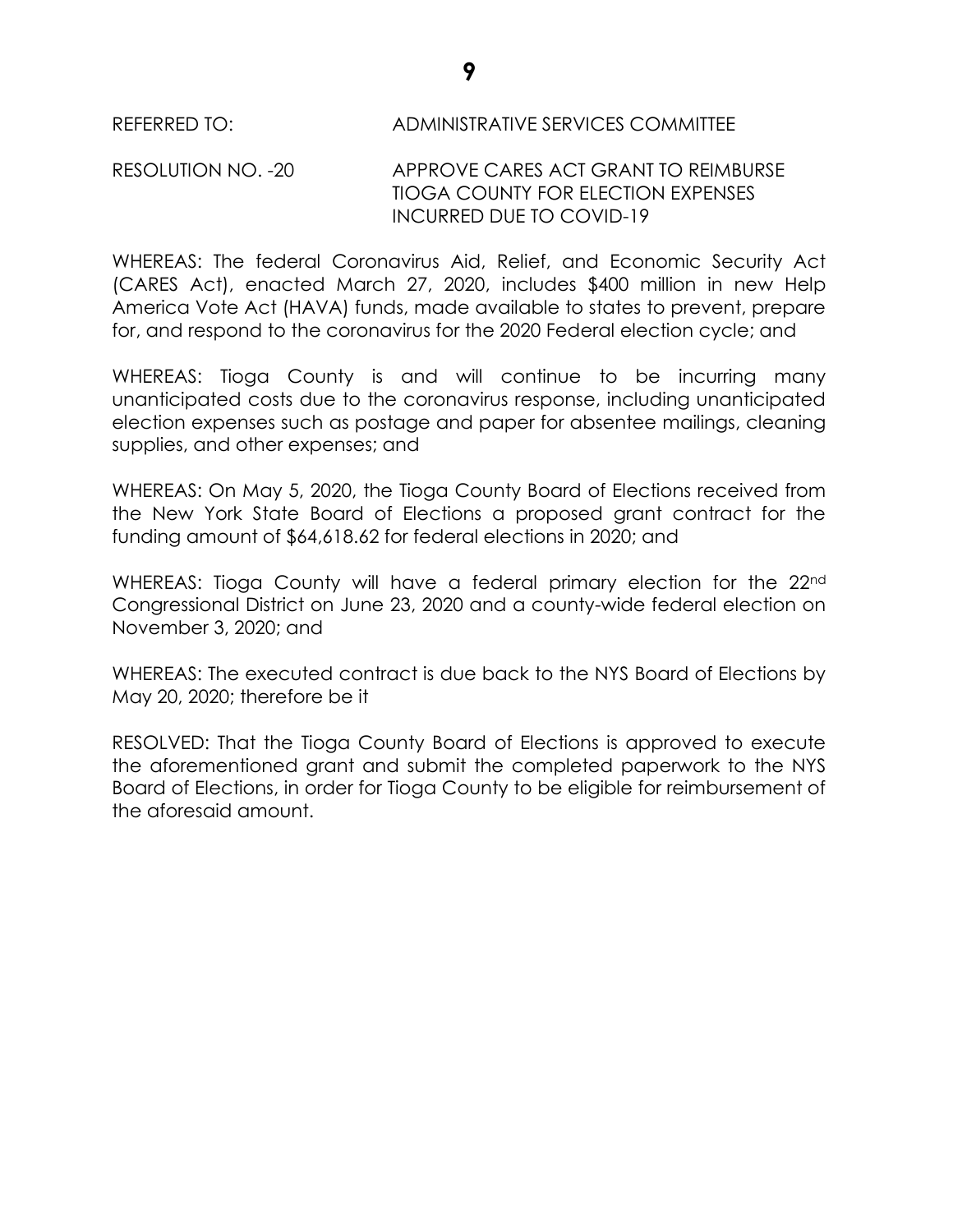REFERRED TO: FINANCE/LEGAL COMMITTEE

RESOLUTION NO. - 20 ESTABLISH AND FUND UNEMPLOYMENT INSURANCE RESERVE IN GENERAL OPERATING FUND

WHEREAS: Tioga County established an Unemployment Insurance Reserve per Resolution 243-78 with the intent of the Legislature that the reserve be maintained in an expendable Trust Account TE15 for unemployment claims; and

WHEREAS: Tioga County authorized and directed the County Treasurer to transfer into the reserve the unexpended unemployment insurance fringe (A9050-585088) at the end of each fiscal year; and

WHEREAS: Tioga County established a ceiling of \$150,000.00 and then adjusted the ceiling to \$100,000.00 per Resolution 112-91 for the Unemployment Insurance Reserve; and

WHEREAS: The current balance of the Unemployment Trust Account (TE15) is \$69,070.03; and

WHEREAS: Legislative approval is needed to establish and fund a reserve; therefore be it

RESOLVED: The Unemployment Insurance Reserve be established and funded through a transfer of unexpended funds as follows:

| FROM: | TE 201500 | Unemployment Insurance Reserve | \$69,070.03 |
|-------|-----------|--------------------------------|-------------|
| TO:   | A 388906  | Unemployment Insurance Reserve | \$69,070.03 |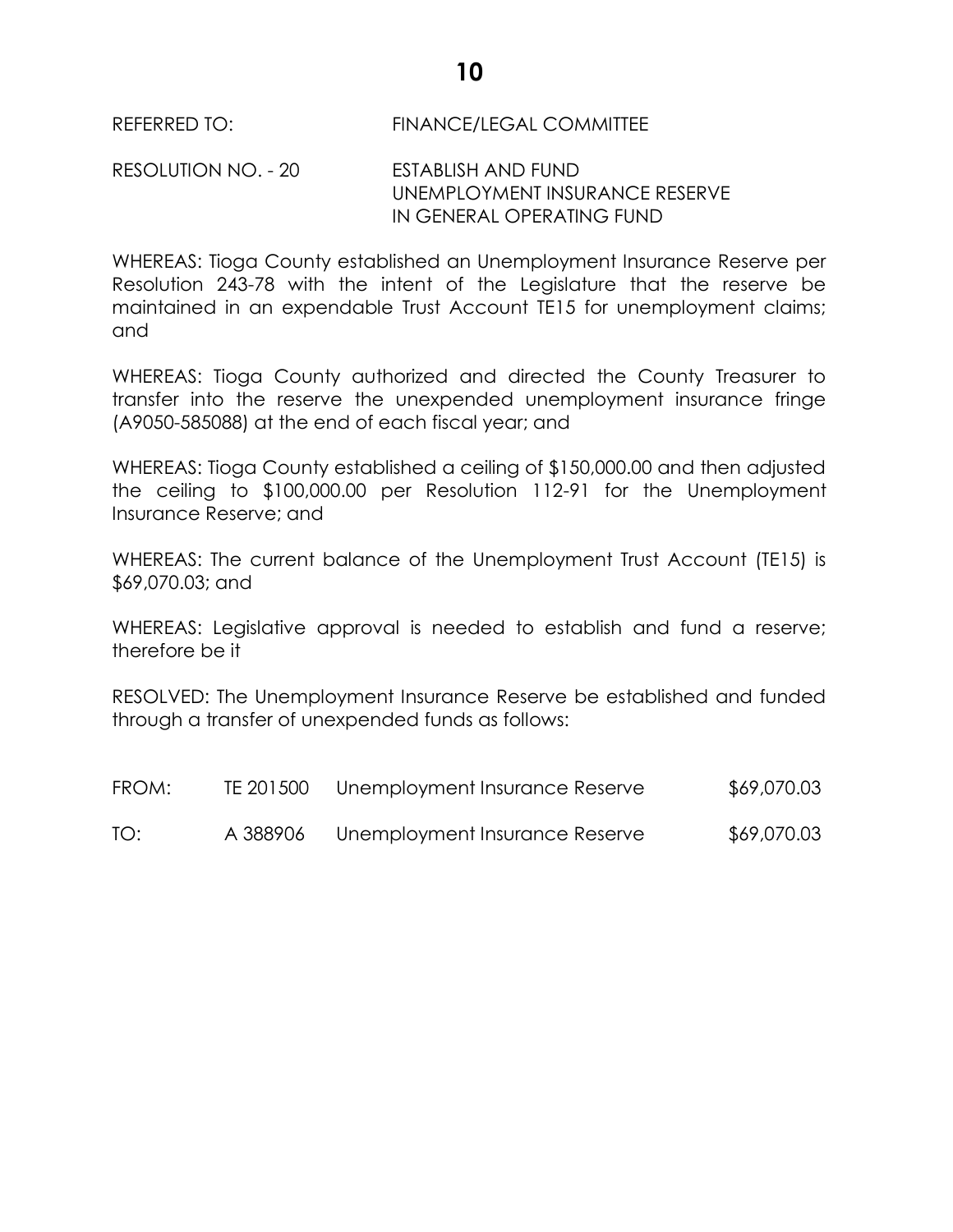**11**

### REFERRED TO: FINANCE/LEGAL COMMITTEE

RESOLUTION NO. - 20 TRANSFER OF UNEMPLOYMENT INSURANCE RESERVE FUNDS TO UNEMPLOYMENT FRINGE

WHEREAS: The Unemployment Insurance Reserve has a current balance of \$69,070.03; and

WHEREAS: Unemployment claims for year to date 2020 total \$31,743.01 and have exceeded the 2020 budgeted amount by \$1,743.01; and

WHEREAS: Legislative approval is needed to expend funds from a reserve account; and

WHEREAS: Legislative approval is needed to modify the 2020 Budget and transfer funds; therefore be it

RESOLVED: A standing approval be given for future draws from the Unemployment Insurance Reserve as needed for over budget line items; and be it further

RESOLVED: That \$30,000.00 be expended from the Unemployment Insurance Reserve and transferred as follows:

|     | FROM: A 388906 | Unemployment Insurance Reserve | \$30,000.00 |
|-----|----------------|--------------------------------|-------------|
| TO: | A9050 585088   | Unemployment Insurance Fringe  | \$30,000.00 |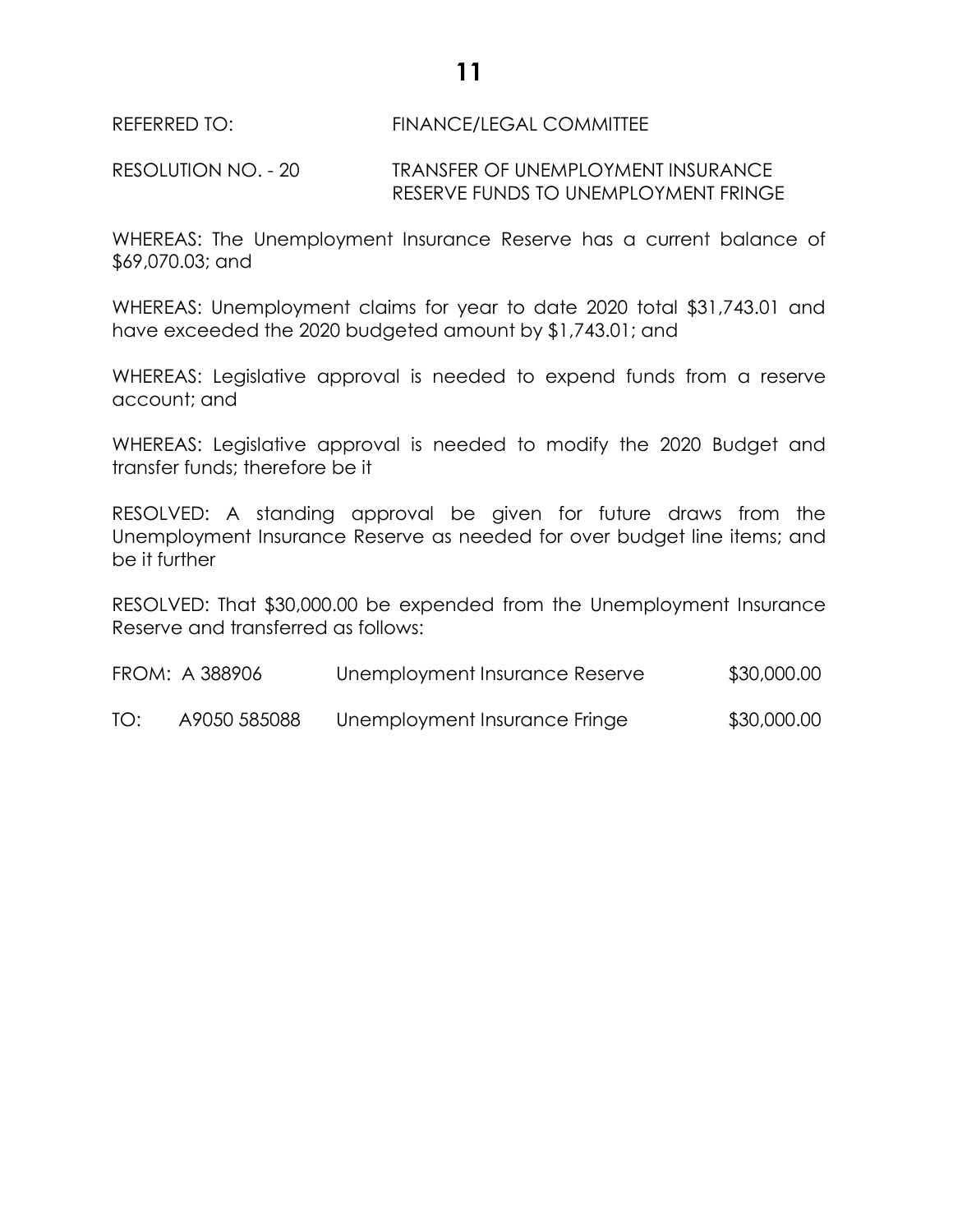# REFERRED TO: PERSONNEL COMMITTEE FINANCE COMMITTEE

RESOLUTION NO. -20 TRANSFER FUNDS/ FUND SELF-INSURANCE PLAN RESERVE

WHEREAS: Tioga County Local Law No. 2 of 2015 established a Contributed Reserve cap of \$6,000,000 for the Tioga County Self Insurance Plan; and

WHEREAS: Tioga County Local Law No. 2 of 2015 allows for the transfer of surplus funds from the fund balance to the reserve; and

WHEREAS: The 2019 Tioga County Self Insurance operating budget had surplus funds of \$681,700.60 in the fund balance; and

WHEREAS: The December 31, 2019 Tioga County Self Insurance Plan Fund Balance is \$1,708,118.21; and

WHEREAS: The December 31, 2019 Tioga County Self Insurance Contributed Reserve Fund is \$3,076,405.07; therefore be it

RESOLVED: That the Tioga County Treasurer is authorized to transfer funds as follows:

| From: Self-Insurance Fund Balance S 390900 | \$681,700.60 |
|--------------------------------------------|--------------|
|                                            |              |

To: Self-Insurance Contributed Reserve Fund \$375300 \$681,700.60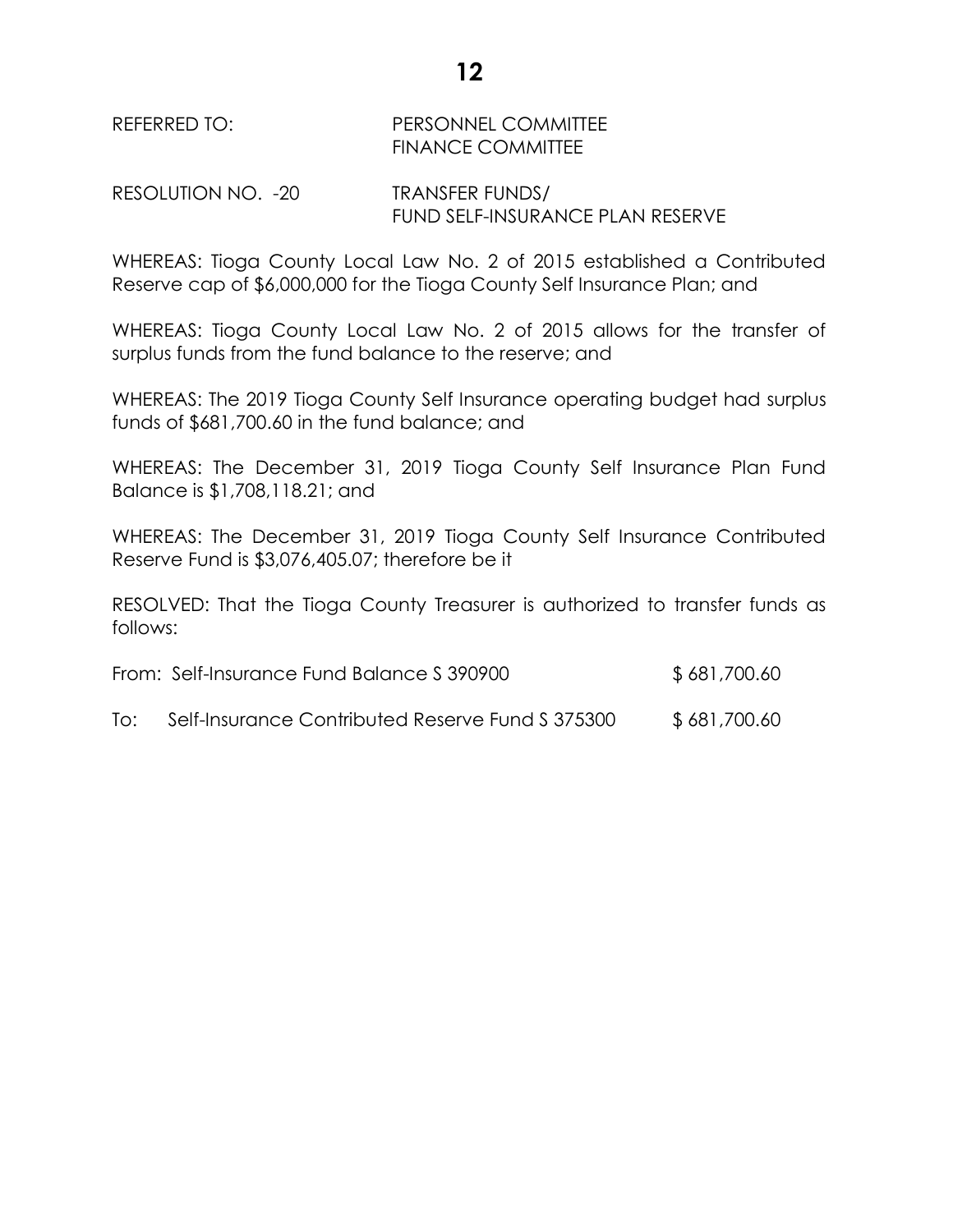REFERRED TO: HEALTH & HUMAN SERVICES COMMITTEE FINANCE COMMITTEE

RESOLUTION NO. -20 TRANSFER OF FUNDS BUDGET MODIFICATION MENTAL HYGIENE

WHEREAS: Tioga County Mental Hygiene (TCMH) is required to pay a portion of the costs for the treatment of Tioga County residents that have been assigned Criminal Psychiatric services by the NYS Court system; and

WHEREAS: TCMH has received notice that Tioga County residents were assigned these services, along with the required payment amount; and

WHEREAS: TCMH has determined the amount of additional funding needed for these already incurred mandated expenses within its own budget, yet this will require a budget modification and transfer of funds; and

WHEREAS: Transfer of funds requires Legislative approval; therefore be it

RESOLVED: That the Mental Hygiene budget be modified and funds be transferred as follows:

From: A4310 510010 Full Time \$12,473.56 To: A4390 540590 Criminal Psychiatric: Services Rendered \$12,473.56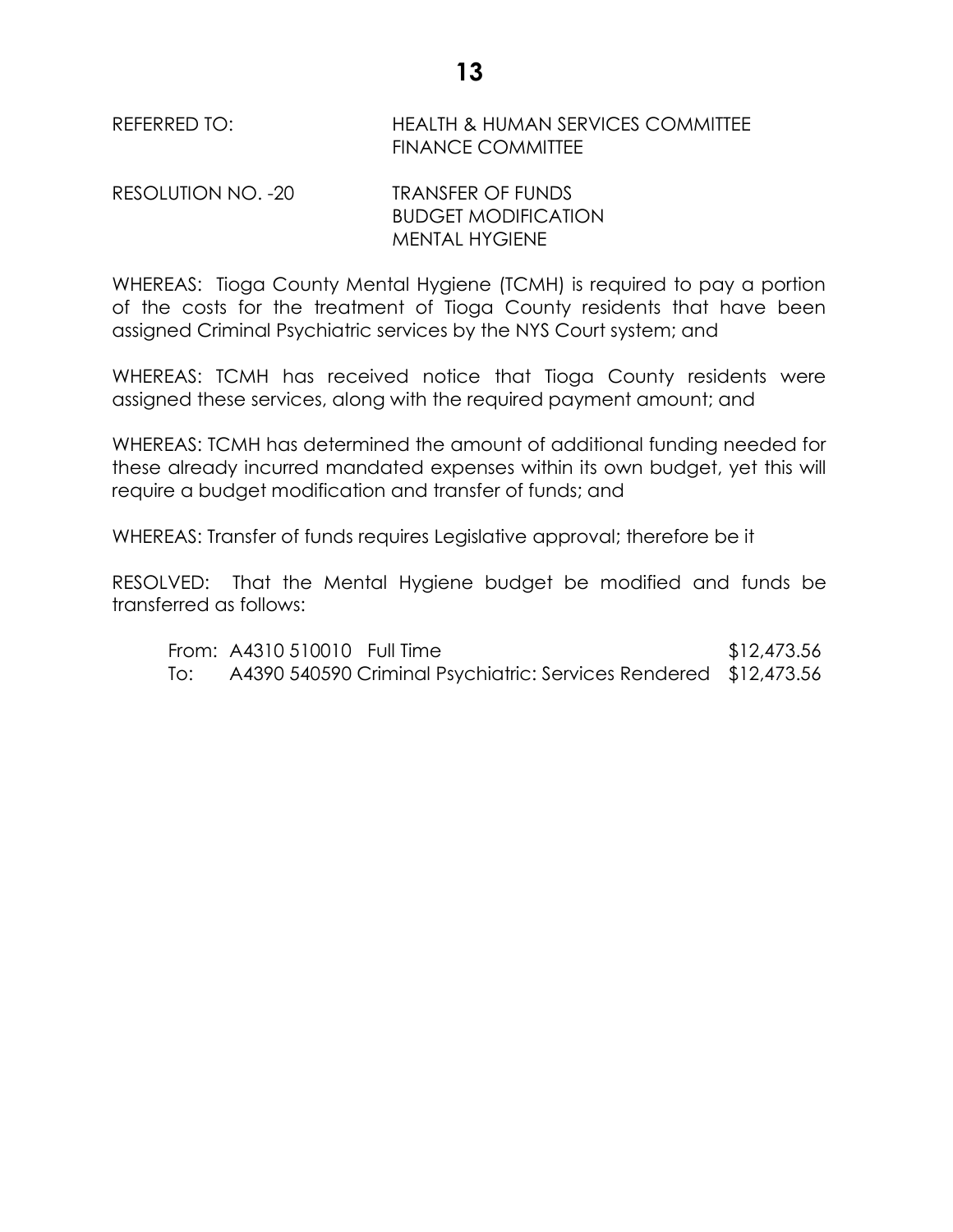REFERRED TO: HEALTH & HUMAN SERVICES COMMITTEE FINANCE COMMITTEE

RESOLUTION NO. -20 AMEND BUDGET & APPROPRIATE FUNDS PUBLIC HEALTH

WHEREAS: Tioga County Public Health has been awarded additional funding from New York State Department of Health; and

WHEREAS: The funding is designated for the Healthy Neighborhoods Program; and

WHEREAS: Amending of Budget and Appropriation of Funds requires Legislative approval; therefore be it

RESOLVED: That funding be appropriated as follows:

- From: A4090 434640 Environmental Health: State Aid \$50,000
- To: A4090 540595 Environmental Health: Services \$ 50,000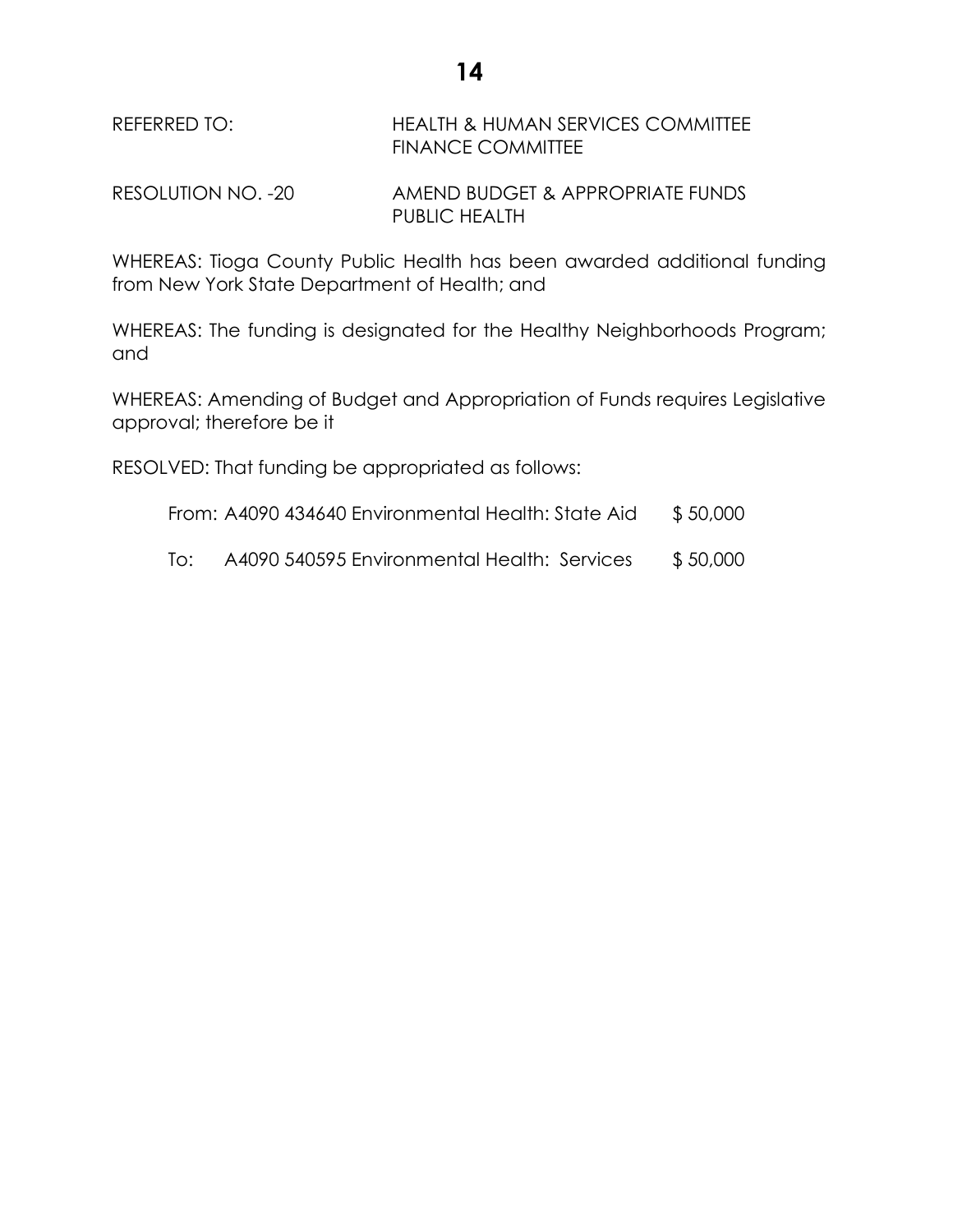**15**

REFERRED TO: FINANCE/LEGAL COMMITTEE

RESOLUTION NO. -20 ACCEPT INDIGENT LEGAL SERVICES AWARD AND AMEND BUDGET

WHEREAS: The Assigned Counsel Administrator's Office has been awarded an Indigent Legal Services Grant (C100049) in the amount of \$61,902.00; and

WHEREAS: This funding now needs to be appropriated; therefore be it

RESOLVED: That the ILS Grant of \$61,902.00 be appropriated and the 2020 Budget be amended as follows:

| Revenue Account: A1173 430260 State Aid Indigent                                                                                            | \$61,902.00                                         |
|---------------------------------------------------------------------------------------------------------------------------------------------|-----------------------------------------------------|
| Expense Account: A 1173 510010 Full Time Salary<br>A 1173 510020 Part Time Salary<br>A 1173 540620 Software<br>A1173 540420 Office Supplies | \$4,000.00<br>\$54,909.00<br>\$2,500.00<br>\$493.00 |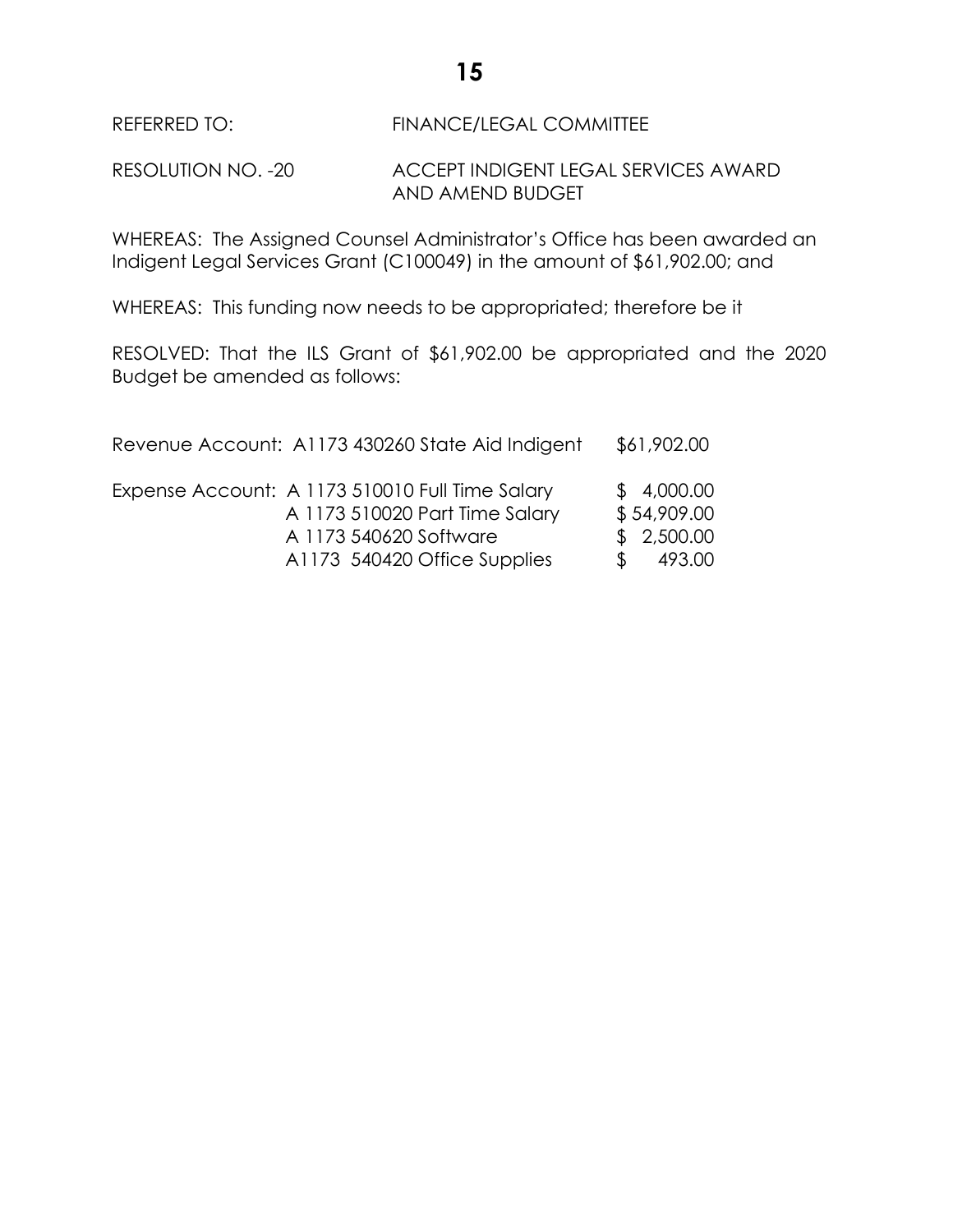### REFERRED TO: ADMINISTRATIVE SERVICES COMMITTEE FINANCE COMMITTEE

#### RESOLUTION NO: -20 REQUEST FOR CONTINGENCY FUND TRANSFER TO DMV

WHEREAS: Motor vehicle sales tax for the month of March 2020, in the amount of \$69,336.14, was due the first week of April by the Tioga County DMV to the New York State Department of Taxation and Finance; and

WHEREAS: The COVID-19 shutdown resulted in a lack of revenue in the Motor Vehicles checking account at Chemung Canal Trust; and

WHEREAS: There is an existing deficiency in the Motor Vehicles checking account at Chemung Canal Trust due to a discrepancy traced back to November 2013. The discrepancy is still being explored; and

WHEREAS: The loss of revenue due to the shutdown and the existing deficiency resulted in a shortfall of \$8,579.00 for the sales tax payment due to New York State; and

WHEREAS: The County Clerk has requested that funds in the amount of \$8,600.00 be made available for use by the DMV to cover the shortfall so that the March sales tax can be remitted to New York State; now, therefore be it

RESOLVED: That a check in the amount of \$8,600.00 be drawn from the Tioga County Treasurer's contingency account and be made payable to the Tioga County Clerk for deposit to the Motor Vehicles checking account at Chemung Canal Trust.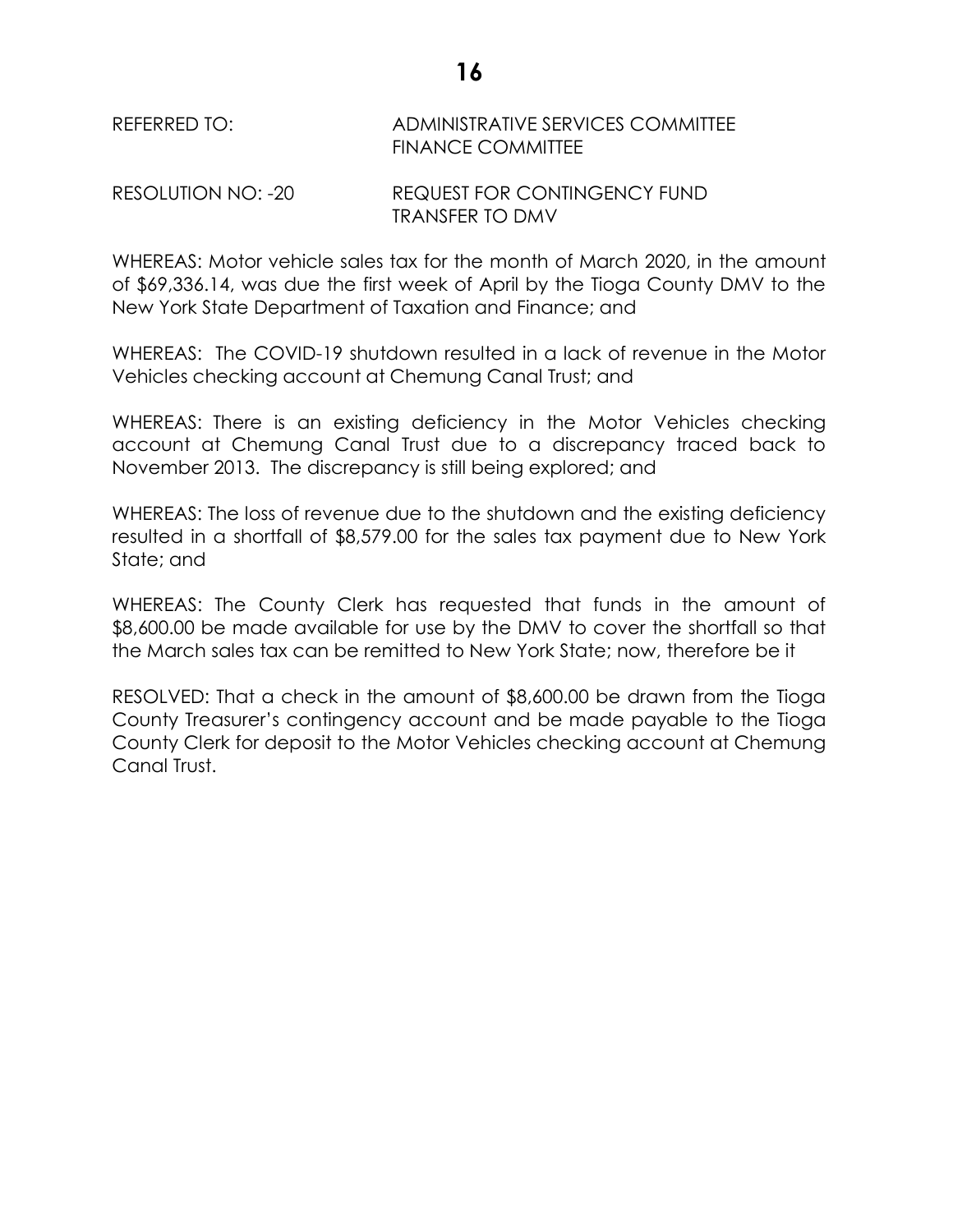REFERRED TO: LEGISLATIVE WORKSESSION PERSONNEL COMMITTEE

RESOLUTION NO. -20 AUTHORIZE EXCEPTION TO EMPLOYEE HANDBOOK SECTION IV. PERSONNEL RULES - SUBSECTION J; NON-UNION VACATION

WHEREAS: The Employee Handbook Section IV. Personnel Rules - Subsection j. Non-Union Vacation Policy dictates the rules regarding vacation accruals and carry-over for Non-Union staff; and

WHEREAS: The Policy allows for carry-over of 20 days of vacation from one anniversary to the next; and

WHEREAS: The Legislative Office experienced a staffing issue on September 14, 2019 when the Deputy Legislative Clerk position was vacated and not filled until December 1, 2019; and

WHEREAS: The newly appointed Deputy Legislative Clerk resigned effective March 13, 2020 and the position remains vacant; and

WHEREAS: The Legislative Clerk has been unable to utilize her vacation time due to the current staffing issue and is in jeopardy of losing earned vacation days; therefore be it

RESOLVED: That the County Legislature hereby authorizes an exception to Employee Handbook Section IV. Personnel Rules - Subsection j. Non-Union Vacation Policy due to the current staffing issue, for Cathy Haskell to cash-in three weeks of vacation in Payroll  $#11$  (5/9 – 5/22/2020), which exceeds the allowable 20-day carryover to her August 9, 2020 anniversary; and be it further

RESOLVED: That following the vacation payout in Payroll #11, Cathy Haskell will have four remaining vacation days to use before her August 9, 2020 anniversary and will also carry over 20 days of vacation; and be it further

RESOLVED: That should the Legislative Office budget have insufficient 2020 funds to cover the requested vacation payout, another resolution may be presented to transfer funds.